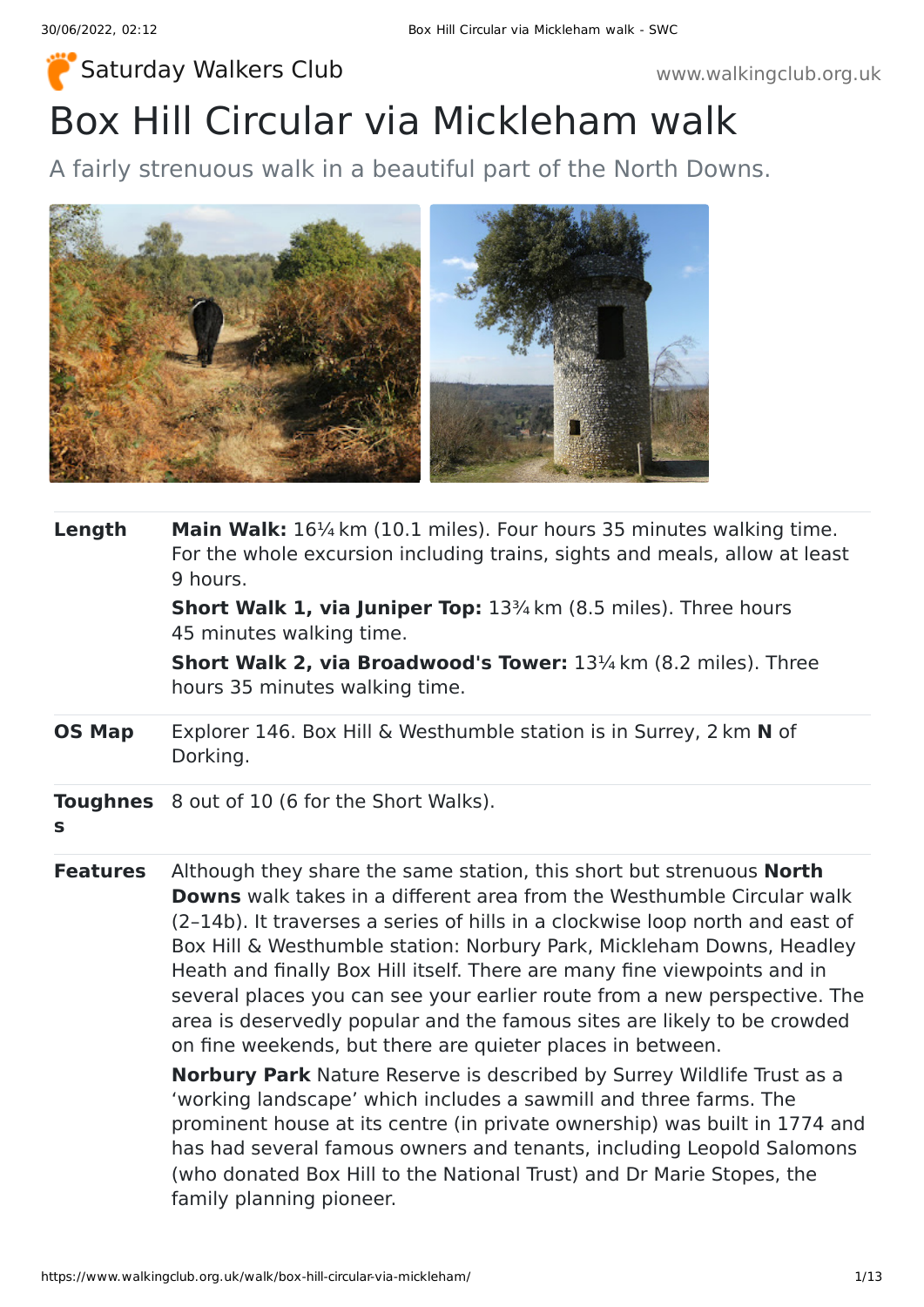**[Box Hill](https://www.nationaltrust.org.uk/box-hill)** (named for its abundant box trees) and **[Headley Heath](https://www.nationaltrust.org.uk/headley-heath)** are both owned by the National Trust, which has introduced special breeds of sheep and cattle to restore more of the downland to its original 'unimproved' condition. This unfertilized land is rich in wildflowers and supports many butterflies: 40 of the 58 British species have been found on Box Hill.

You may come across areas grazed by sheep and cattle in Norbury Park, Headley Heath or Box Hill. Access through all these enclosures should still be possible but there may be temporary fences and gates (not mentioned in the text) to control the livestock.

#### **Walk Options** Two **Short Walks** replace the afternoon loop through Headley Heath with more direct routes through Box Hill Country Park. These have essentially been taken from the [Box Hill to Leatherhead walk](https://www.walkingclub.org.uk/walk/box-hill-to-leatherhead/) (1–49), although done here in the reverse direction.

The first of these shorter walks climbs Juniper Top and loops around the top of the escarpment to rejoin the Main Walk at the Box Hill viewpoint. The second takes in a folly tower and for variety has a different ending, down long flights of steps to the famous **Stepping Stones** across the **River Mole**.

All routes converge on the NT Visitor Centre and so in effect the two endings are interchangeable: the directions point out where you can switch between them. They also mention several short cuts which cut out some of the climbs, as well as detours to points of interest.

**Additional** This walk originally had an option to finish in Dorking but it was hardly **Notes** ever taken, even when there was only an hourly train service back from Box Hill (improved in 2019: see below). It has been replaced with the alternative ending mentioned above.

> A flaw in the original walk was that the lunch stop came too soon, so in 2019 the morning section in Norbury Park was extended with a 1½ km loop around Updown Wood on Fetcham Downs. The afternoon section of the Main Walk is still longer (and tougher) than the new morning route, but the lunch pub is now at the halfway point of the Short Walks.

**Transport** Box Hill & Westhumble is served by trains to Dorking (Main) from Victoria and Waterloo, taking around 50-55 minutes. The off-peak service is currently hourly on both routes, except on Sundays when the Victoria service is half-hourly. An "Any Permitted" **return to Box Hill & Westhumble** is valid on both routes; a slightly cheaper "Southern Only" ticket is also available from central London.

> If you might want to divert into Dorking, note that <sup>a</sup> return to Dorking Stations is the same fare as Box Hill from London.

If you want to finish the walk after lunch, London bus 465 runs half-hourly through Mickleham on its route between Dorking and Kingston. Near the tea stop at the top of Box Hill, Metrobus 21 runs two-hourly (Mon–Sat) to Dorking or Leatherhead.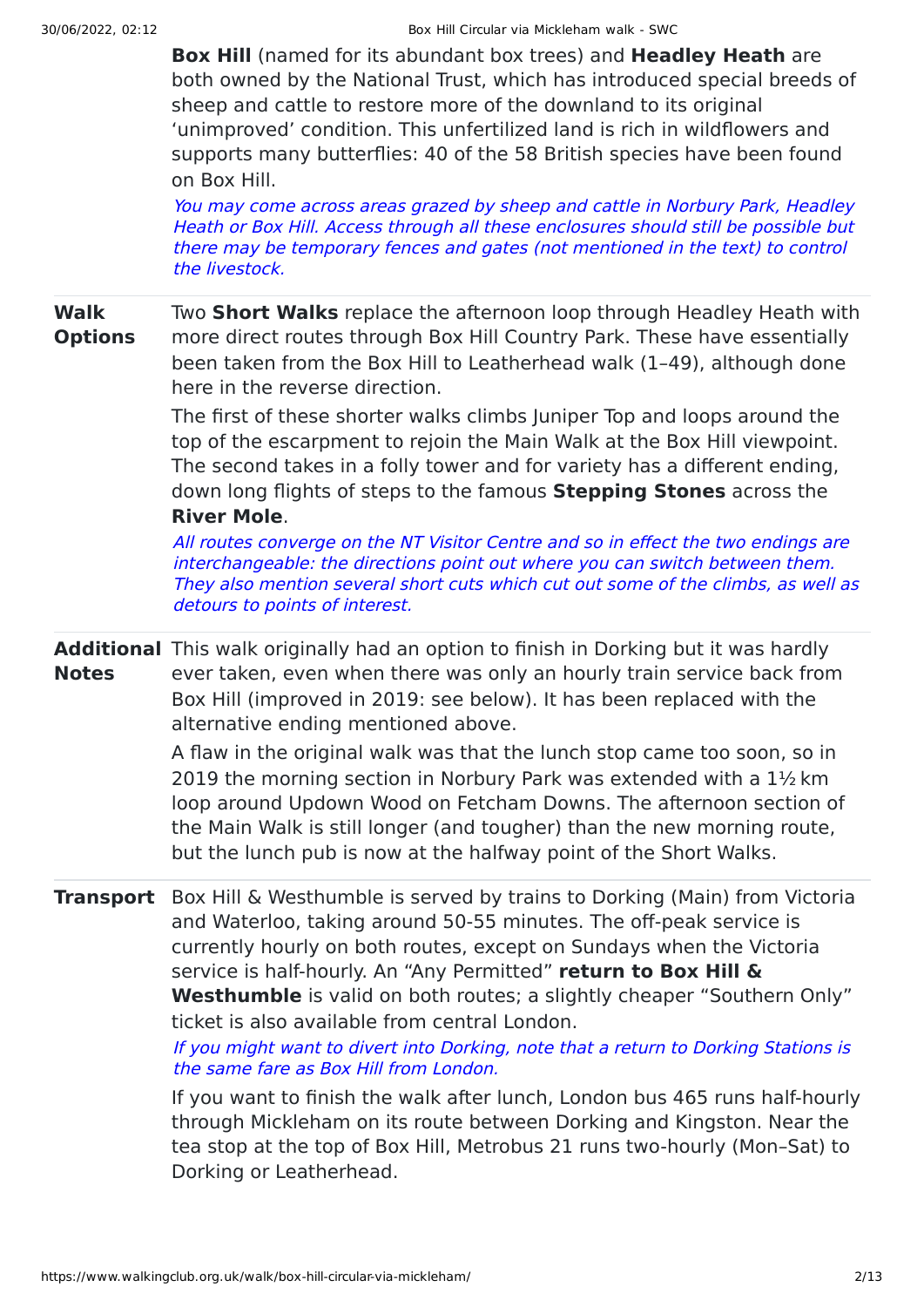| 30/06/2022, 02:12          | Box Hill Circular via Mickleham walk - SWC                                                                                                                                                                                                                                                                                                                                                                                                                                                                                                                                                                                     |  |  |
|----------------------------|--------------------------------------------------------------------------------------------------------------------------------------------------------------------------------------------------------------------------------------------------------------------------------------------------------------------------------------------------------------------------------------------------------------------------------------------------------------------------------------------------------------------------------------------------------------------------------------------------------------------------------|--|--|
|                            | If driving, there is a small free car park "for railway users" at Box Hill &<br>Westhumble station and a larger one at Ryka's Café near the Burford<br>Bridge roundabout, which you pass on the main return route.                                                                                                                                                                                                                                                                                                                                                                                                             |  |  |
| <b>Suggeste</b><br>d Train | Take the train nearest to 10:00 from Victoria or Waterloo to Box Hill &<br>Westhumble.                                                                                                                                                                                                                                                                                                                                                                                                                                                                                                                                         |  |  |
| Lunch                      | The suggested lunch place comes quite early in the walk, but you might<br>still like to break for mid-morning refreshments at Wild! About Coffee<br>(07815-121471; usually open Thu-Sun), a pop-up café next to Norbury<br><b>Park Sawmill.</b>                                                                                                                                                                                                                                                                                                                                                                                |  |  |
|                            | <b>Mickleham</b> (after $6\frac{1}{2}$ km) has two possible lunch pubs, both fairly<br>expensive. The suggested place is the King William IV (01372-372590;<br>open Wed-Sun & BH Mon), hidden away on a path leading up to<br>Mickleham Downs; it serves local beers and good home-cooked food and<br>has an attractive terraced garden, but limited space inside. Just off the<br>main route, the <b>Running Horses</b> (01372-372279) in Mickleham village is<br>a good alternative.                                                                                                                                         |  |  |
| <b>Tea</b>                 | There is a popular café inside the National Trust Visitor Centre at the top<br>of Box Hill, plus a servery offering hot and cold drinks, cakes and ice-<br>creams. There is ample seating both inside and outdoors.<br>The most convenient place near Box Hill station is the Stepping Stones<br>(01306-889932) pub on Westhumble Street, which is usually open all day.<br>Another possibility is Ryka's Café (01306-884454; open to 4pm winter,<br>5pm summer), a popular spot for bikers which serves a wide range of<br>food and drink.<br>At the station itself the Old Booking Hall houses Pilgrim Cycles (01306-886958) |  |  |
| <b>Help Us!</b>            | but its café is currently closed.<br>After the walk, we would love to get your feedback<br>You can upload photos to the <b>OC</b> SWC Group on Flickr (upload your<br>photos) and videos to $\bullet$ Youtube. This walk's tags are:<br>swcwalks<br>swcwalk64                                                                                                                                                                                                                                                                                                                                                                  |  |  |
| <b>By Car</b>              | <b>Start RH5 6BT</b>                                                                                                                                                                                                                                                                                                                                                                                                                                                                                                                                                                                                           |  |  |
| <b>Help</b>                | National Rail: 03457 48 49 50 • Travelline (bus times): 0871 200 22 33<br>(12p/min) • TFL (London): 0343 222 1234                                                                                                                                                                                                                                                                                                                                                                                                                                                                                                              |  |  |
| <b>Version</b>             | $ un-22 $ Sean                                                                                                                                                                                                                                                                                                                                                                                                                                                                                                                                                                                                                 |  |  |
|                            | <b>Copyright</b> © Saturday Walkers Club. All Rights Reserved. No commercial use. No<br>copying. No derivatives. Free with attribution for one time non-commercial<br>use only. www.walkingclub.org.uk/site/license.shtml                                                                                                                                                                                                                                                                                                                                                                                                      |  |  |

# Walk Directions

https://www.walkingclub.org.uk/walk/box-hill-circular-via-mickleham/ 3/13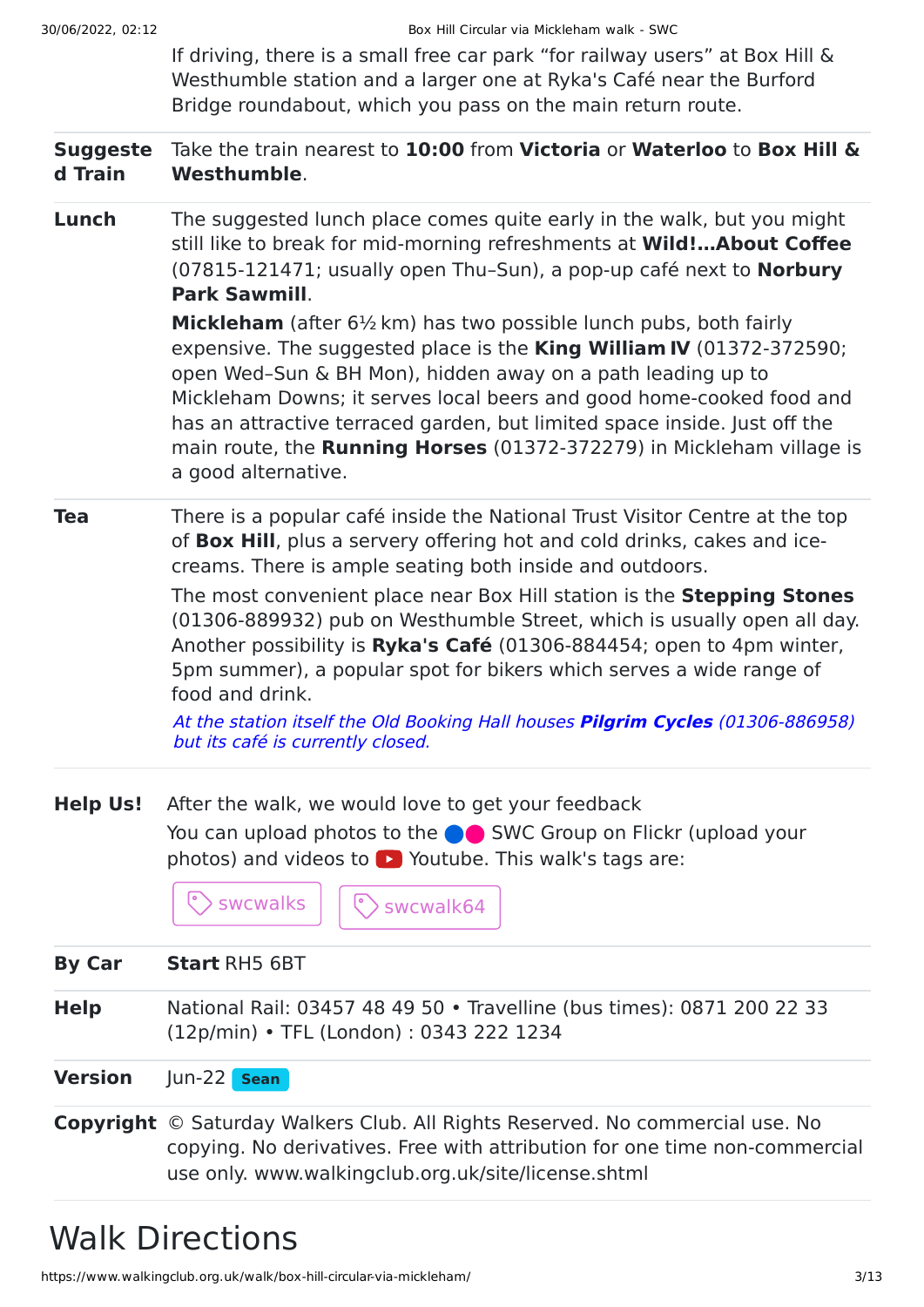## [Walk](javascript:son_showroutes() Map



All maps © [OpenStreetMap](https://www.openstreetmap.org/copyright) contributors

# Walk [Options](javascript:son_showsection() ( [Main+](javascript:son_showsection() | [Short](javascript:son_showsection() )

- **M. [Main Walk](javascript:son_showsection() (16¼ km)**
- **a. [Short Walk 1, via Juniper Top](javascript:son_showsection() (13¾ km)**
- **b. [Short Walk 2, via Broadwood's Tower](javascript:son_showsection() (13¼ km)**

## Walk [Directions](javascript:son_showdetails(-14);)

### **A. [Box Hill & Westhumble Station to Norbury Park Sawmill](javascript:son_showdetails(1);) (3 km)**

- 1. From the station car park, go up the concrete steps to the right of the footbridge between the platforms. These lead to a road where you turn left, crossing over the railway. On the other side of the bridge, **immediately turn right** onto a public footpath heading **N**, alongside the railway and leading into the corner of a large field. There is <sup>a</sup> choice of routes across this field to the wooded part of Norbury Park. The more attractive riverside route in [\[2](#page-3-0)] crosses an inlet of the river which might be flooded, so in winter or after heavy rain it is advisable to take the direct route in [\[3](#page-4-0)].
- <span id="page-3-0"></span>**2. Riverside route**
	- a. Keep ahead along the right-hand field edge, in 400m coming to a footbridge and railway bridge across the **River Mole**. Do not cross the river but instead **turn left** off the public footpath onto a permissive path along the riverbank.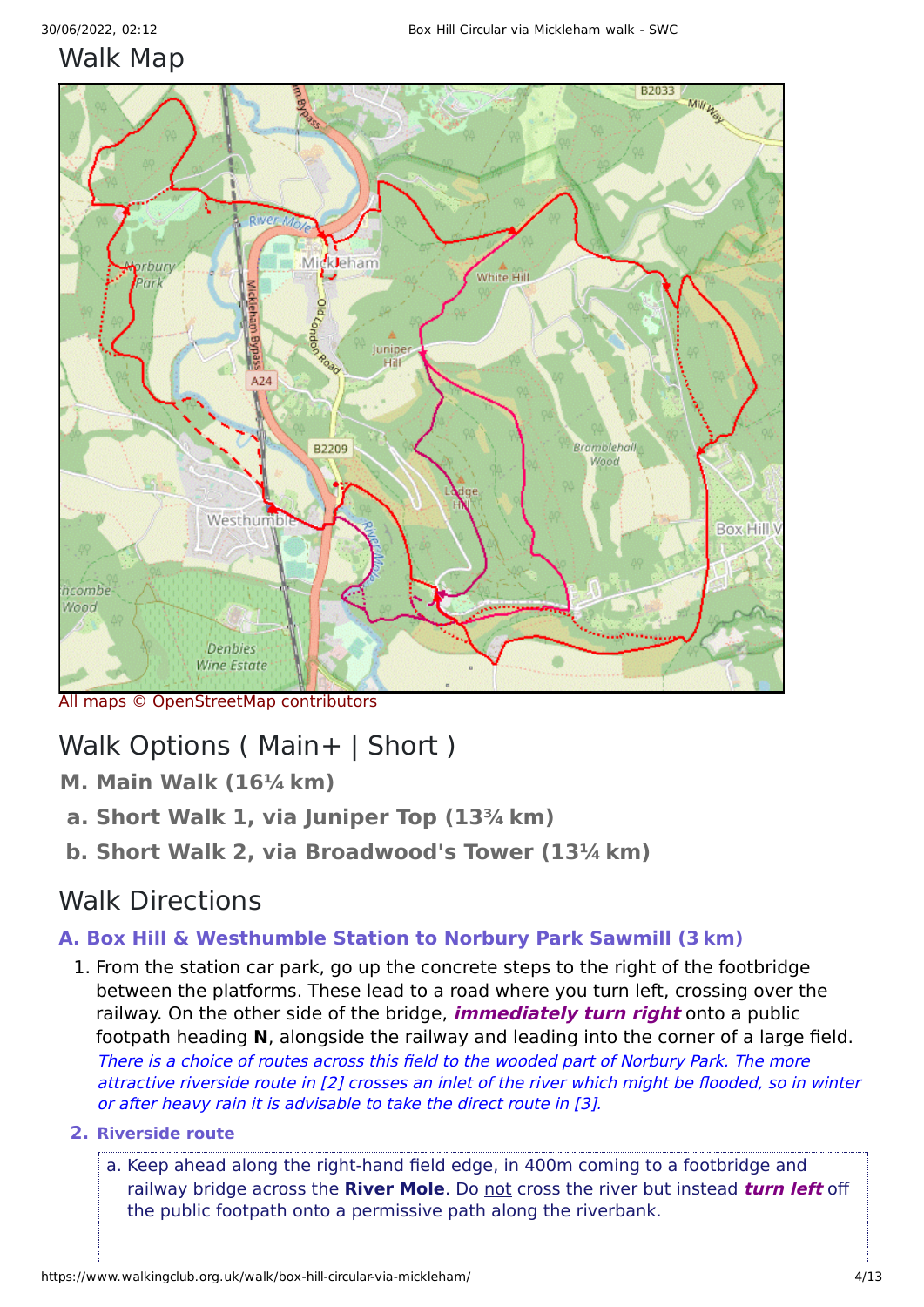- b. You soon go over the first arm of an **ox-bow lake**<sup>[1](#page-11-0)</sup>, now usually dry. The second arm is deeper, with steps on the grassy banks. If this dip is flooded you will have to skirt around the entire ox-bow (or revert to the direct route).
- c. At the end of the field go through a gate onto a narrow woodland path, still alongside the river. Where the river swings round to the right climb the long flight of steps in the wooded hillside ahead.
- d. You come out onto a path junction by the corner of a field. Keep ahead on a broad path alongside the field, ignoring a fenced path off to the right and joining the direct route from the steep slope on the left.

#### <span id="page-4-0"></span>**3. Direct route (−175m)**

a. **Bear left** off the public footpath onto a permissive path going all the way along the left-hand edge of the field. On the far side go through a gate onto a broad woodland path, climbing gently at first and then more steeply.

b. At the top **veer left** in front of the corner of a field, ignoring a fenced path ahead along its edge and joining the riverside route from a long flight of steps.

4. The path goes up another short slope and comes to a T-junction. Turn right briefly onto another broad path, then in 60m **turn left** onto a narrow path winding gently uphill through the trees.

This path used to be signposted to Druids Grove, but the sign was missing when last checked.

- 5. For 200m the path stays fairly close to the broad path below, then veers left and climbs more steeply. In a further 175m there is a short flight of steps going up the slope on your left.
- For an easier route to the viewpoint and sawmill, climb the steps and turn right onto a track. You could simply follow this track for 1 km all the way to the sawmill (and resume the directions at [§B\)](#page-4-1), but it is worth forking right at a Viewpoint signpost after 500m and picking up the directions at [[8](#page-4-2)].
- 6. For the main route, follow the narrow and potentially slippery path for a further 650m as it contours along the wooded hillside. You go past clumps of box trees and several ancient yew trees, although nowhere along the path is actually identified as **Druids Grove**.
- 7. **The turning off this path is easy to miss**. At the start of a straight stretch lined with box trees **veer left** onto a zig-zag path of steps climbing up the wooded hillside. You emerge onto a viewpoint looking eastwards across the Mole valley to Mickleham Downs and Box Hill.

The prominent mansion away to the left is Cherkley Court, once the country estate of Lord Beaverbrook. The two open areas leading up Box Hill are Juniper Top and the Burford Spur.

<span id="page-4-2"></span>8. With your back to the view, bear right onto a path alongside the green chainlink fence of **Norbury Park House**, soon meeting a broad track. Turn right and follow this track alongside the security fence, heading **N**. In 400m you pass the entrance to **Norbury Park Sawmill** on your left.

### <span id="page-4-1"></span>**B. [Norbury Park Sawmill to the Mickleham Bypass](javascript:son_showdetails(2);) (3 km)**

- 9. After passing the sawmill entrance the track forks in front of a triangular area with an information panel about the history of **Norbury Park** (and sometimes a pop-up café, **Wild!…About Coffee**).
	- If you want to cut out the loop around Updown Wood (saving 1½ km) **keep right** to continue on the sawmill's access road. After passing a security gate for Norbury Park House and descending for 175m, **turn right** onto a signposted public bridleway and resume the directions at [[16](#page-5-0)].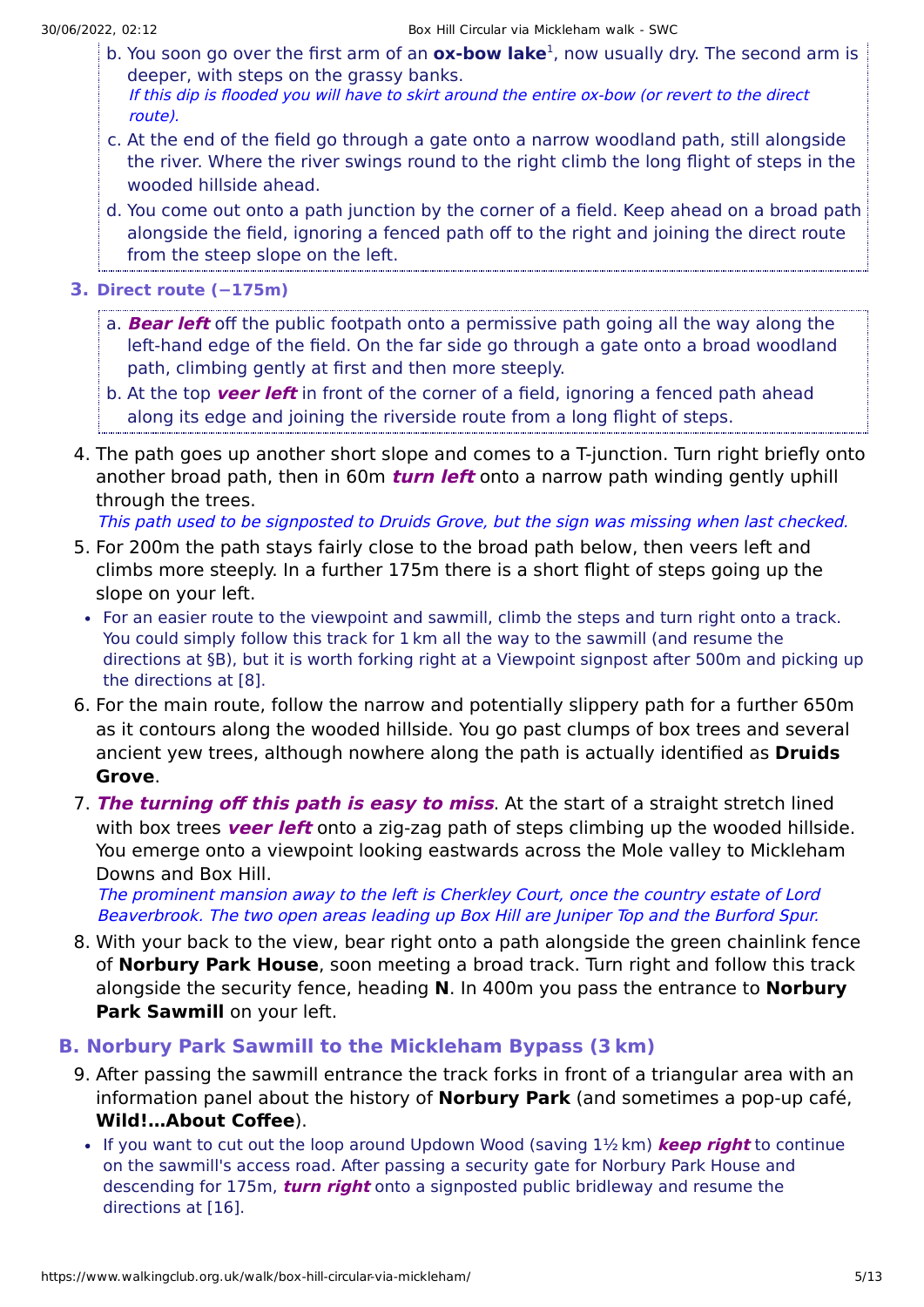- 10. For the main route **fork left** in front of the triangular area onto a broad track heading **W**. In 125m keep ahead where the track splits and go up to a "Chalk Grassland" information panel in front of an open area, on the edge of **Fetcham Downs**.
- 11. **Turn right** at the panel onto a broad grassy path leading to a belt of trees and take the **left-hand of two paths** into them, past a wooden vehicle barrier. This leads into a semi-open grazing area with scattered trees and shrubs (Walnut Tree Clump), with a clear grassy path ahead.
- 12. In 300m keep ahead at a path crossing. The path curves right, then goes into a more wooded area with a fenced enclosure on the right. Follow the path out past another barrier to a T-junction with a broad track.
- Park 13. Turn left onto this track, heading **NE** and soon coming to a corner of the wood with views across the downland to Leatherhead in the Mole valley. Stay on the main track as it heads **NE** along the edge of the wood, passing a "Woodland Management" information panel.
- 14. In 300m (with more views to the left, and a post marked 15 Z) follow the main track round to the right to head **E**, soon bending right again to head **SE**. After going in this direction for 200m the path bends right again to head **SW** and merges with another path coming up from the left.
- 15. In a further 100m **fork left** by another marker post (4 M). In 150m this path veers left to go down and across a dip and emerges onto the tarmac lane from the sawmill. Go across this (slightly to the right) onto a signposted public bridleway.
- <span id="page-5-0"></span>16. Follow the bridleway up a slope, alongside the security fence of Norbury Park House again. In 200m you pass a gate into the grounds and **bear right**, ignoring the (seemingly unused) driveway down to the left. At the next path junction there is a sign pointing right to Centenary Copse & Viewpoint.
	- If you wish you could make a short out-and-back detour to this viewpoint, a small terrace with a wooden bench 100m away.
- 17. For the main route **fork left** at the signpost and follow the bridleway downhill through the trees to an open area by a communications mast, with views across the valley to **Cherkley Court**.
- 18. Carry on downhill, later on a broad grassy strip alongside the driveway you crossed earlier and then the tarmac lane from the sawmill, which both merge from the left. Where the lane swings off to the left **keep right** on a path between hedges.
- 19. Follow the path down to a lane and turn right. After crossing the **River Mole** the lane comes to the A24 (Mickleham bypass) opposite its junction with Old London Road. **Cross this busy dual carriageway with great care**, to the left of the junction.
- **C. [The Mickleham Bypass to The Gallops](javascript:son_showdetails(3);) (1¾ • 2¼ km)**

If you are going to the alternative lunchtime pub (the Running Horses) or want to visit Mickleham church, follow the directions in [\[21](#page-6-0)].

- **20. Main route**
	- a. On the other side of the A24, **turn left** along the pavement for a short distance. At the end of a high brick wall in front of the first house, **turn right** into a driveway (as indicated by a bridleway signpost on the other side of the carriageway).
	- b. In 40m, where the drive swings round to the left at Old House Cottage, keep ahead along a path. 30m later, follow it round to the left at a path junction.

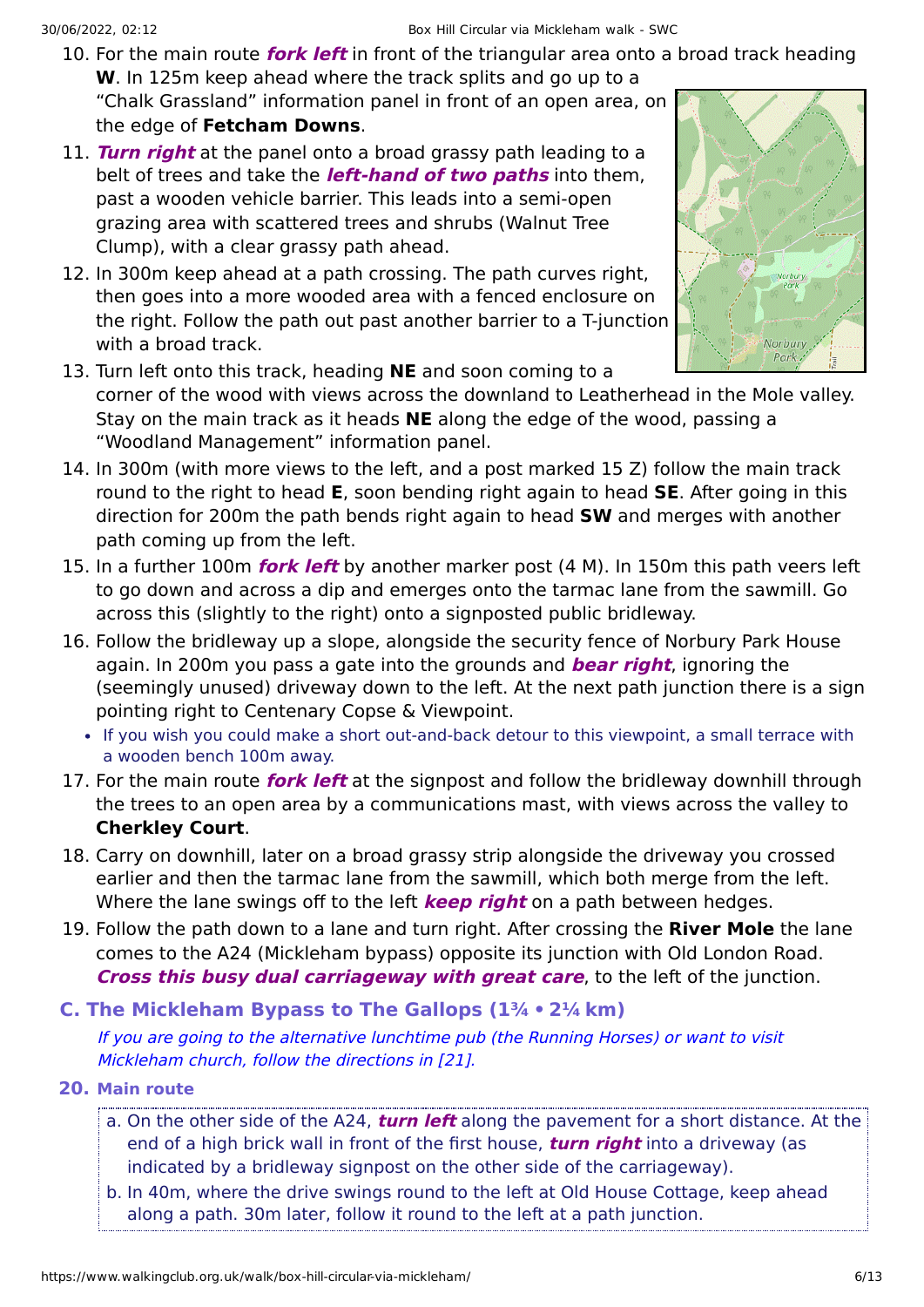- <span id="page-6-0"></span>**21. Alternative route (+500m)**
	- a. Go along Old London Road for [2](#page-11-1)50m to reach the **Running Horses** pub<sup>2</sup> on your right, opposite the churchyard.
	- b. To resume the walk, go through the churchyard and turn left onto a grassy path 40m behind St Michael's church<sup>[3](#page-11-2)</sup>. Follow this footpath out of the churchyard, straight ahead across Dell Close, then **turn right** at a path T-junction.
- 22. Head **E** along the path, between hedges. Ignore footpaths on either side of a recreation ground on the right and continue on a tarmac lane (School Lane). This curves round to the left, passes St Michael's School and comes to Byttom Hill. Turn right onto this unsurfaced lane, away from the A24, then in 40m **turn right** up a flight of steps to reach the entrance to the **King William Ⅳ** pub.
- 23. The walk continues up the the narrow path past the pub to a crosspaths, where you **turn sharp left** onto a broad level path flanked by low brick and flint walls, with views across the valley. In 200m, just before the path meets a lane, **turn right** through a gap to the right of a metal fieldgate onto a signposted footpath.



- 24. Follow the path for 600m as it climbs steadily up the wooded **Mickleham Downs**, later with a wire fence on the left. At the top of the hill **turn half-left** to stay alongside the fence, now heading **E** on a bridleway.
- 25. Continue in this direction for 450m, crossing a couple of chalky tracks along the way. Eventually the bridleway swings right and emerges onto the middle of The Gallops<sup>[4](#page-11-3)</sup>, a 1 km long strip of open grassland.

If you are doing one of the Short Walks (omitting Headley Heath), go to [§G](#page-8-0).

- **D. [The Gallops to Headley Heath](javascript:son_showdetails(4);) (1½ km)**
- 26. For the **Main Walk turn left** to head **NE** along The Gallops. **The next turning is easy to miss**. For the best route down the steeply wooded hillside on your right, **veer right** onto an unmarked path into the trees at the end of the open area, ignoring the NT "Box Hill Hike" waymarker pointing straight on.
	- If you miss this path you could follow the waymarkers and turn right onto a signposted bridleway 60m ahead; this route is slightly shorter but drops down very steeply near the bottom of the hill.
- 27. On the suggested route the narrow path soon broadens as it winds its way down the side of **White Hill**, less precipitously than the bridleway. At the bottom **turn left** onto a well-defined path near the edge of the wood, heading **SE**. In 200m continue through Cockshott Wood car park, meeting the bridleway from The Gallops at the far end. After this small variation the route now follows the waymarked "Box Hill Hike" all the way to Box Hill.
- 28. Headley Lane is popular with speedy cyclists so **take care as you cross it**. Take the bridleway to the left of Cockshott Cottage, which bends left and goes uphill between trees and a wire fence.
- 29. At the top the bridleway levels out and bears right to go alongside a brick buttress supporting a tarmac lane on the right, the access road for **High Ashurst** (Outdoor Education Centre). Ignore an awkward bridleway going steeply downhill to the left and continue parallel to the lane for 40m, then **turn left** through a wooden side gate onto **Headley Heath**.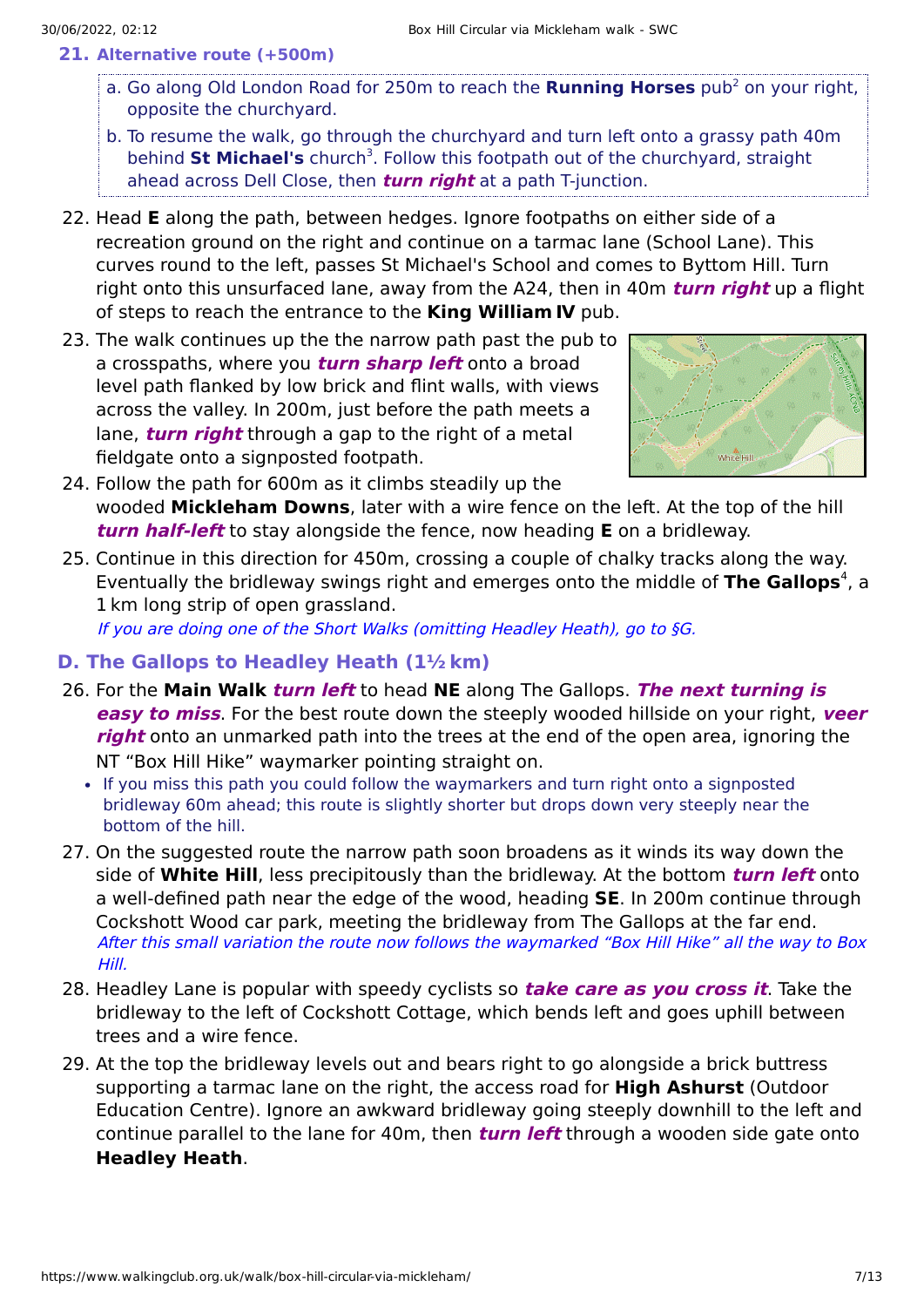#### **E. [Across Headley Heath](javascript:son_showdetails(5);) (2 km)**

- 30. Go downhill on a broad stony track, which in 150m comes to a path junction.
	- If you want to take a direct route through Headley Heath, fork right uphill and follow this woodland track near its western edge. In 900m (having ignored several turnings off to the lane), veer right where the path forks and keep right at the next junction to come to a small car park at a corner of the heath. If you take this short cut, resume the directions at [§F](#page-7-0).
- 31. For the suggested route **turn sharp left** at the junction. Follow the track for 250m, at first downhill and then curving round to the right. Just before it starts to climb a short way ahead, **turn right** up a flight of steps cut into the grassy bank.



- 32. Continue on a broad grassy path up an open spur, with increasingly fine views of the heath and back across the valley to White Hill. Follow the main path for nearly 1 km, later through a more wooded area, to a six-way path junction in a small clearing.
- 33. **Take the second path on the right**, turning half-right from your previous direction to head **SW**. In 125m keep ahead at a path crossing, after which the path narrows and winds downhill. In 125m go past a wooden horse barrier and straight across a staggered path junction, joining a bridleway coming in from the left at a hairpin bend.
- 34. The stony track goes down across a small dip and curves to the right up the other side. A track merges from the left and you **fork left** at the next junction. In a further 150m you come to a small car park at the south-western corner of the heath.

#### <span id="page-7-0"></span>**F. [Headley Heath to Box Hill Visitor Centre](javascript:son_showdetails(6);) (3¼ km)**

- 35. Go through the car park and turn left onto a lane. Take the right fork (almost straight on) and follow this lane **S** past houses for 750m to Box Hill Road.
- 36. Cross over and continue on the bridleway opposite, in a belt of trees. In 200m the path starts to descend and shortly afterwards merges with the **North Downs Way**<sup>[5](#page-11-4)</sup> (NDW) above the steeply wooded site of the old **Brockham Quarry and Lime Works** . [6](#page-11-5)
- 37. After going steeply downhill for 200m **turn right** up a flight of steps with a wooden handrail, staying on the NDW. At the top the path forks.
	- If you want to take a less strenuous route to the Box Hill viewpoint, fork right and follow the NDW signs for 1½ km, at first through woods and then on a path close to Zig Zag Road, to reach the viewpoint. If you take this short cut, resume the directions at [\[41](#page-8-1)].
- 38. For the main route **fork left** (leaving the NDW) and follow this permissive path gently downhill, with extensive views to the south (the village below is Brockham). In 300m you go over a stile by a gate and along the southern edge of **Box Hill Country Park** for the next 800m, eventually leaving it through a wooden gate.
- 39. Just before the track comes to a metal fieldgate in front of a private property, **veer left** as indicated down a narrow fenced path alongside a large field. This leads into a driveway which you follow downhill for 50m, then **turn sharp right** onto a track to start going back uphill. In 100m keep left to go through a wooden gate, re-entering the Country Park.
- 40. For the walk's final climb follow the main path up to the right. After going through a small wooden gate the most direct route is to veer right onto one of the broad grassy paths climbing very steeply uphill to the famous viewpoint at the **Salomons** Memorial<sup>[7](#page-11-6)</sup>.
	- For an easier climb you could carry straight on and eventually turn sharp right at a path junction (almost doubling back) to reach the viewpoint.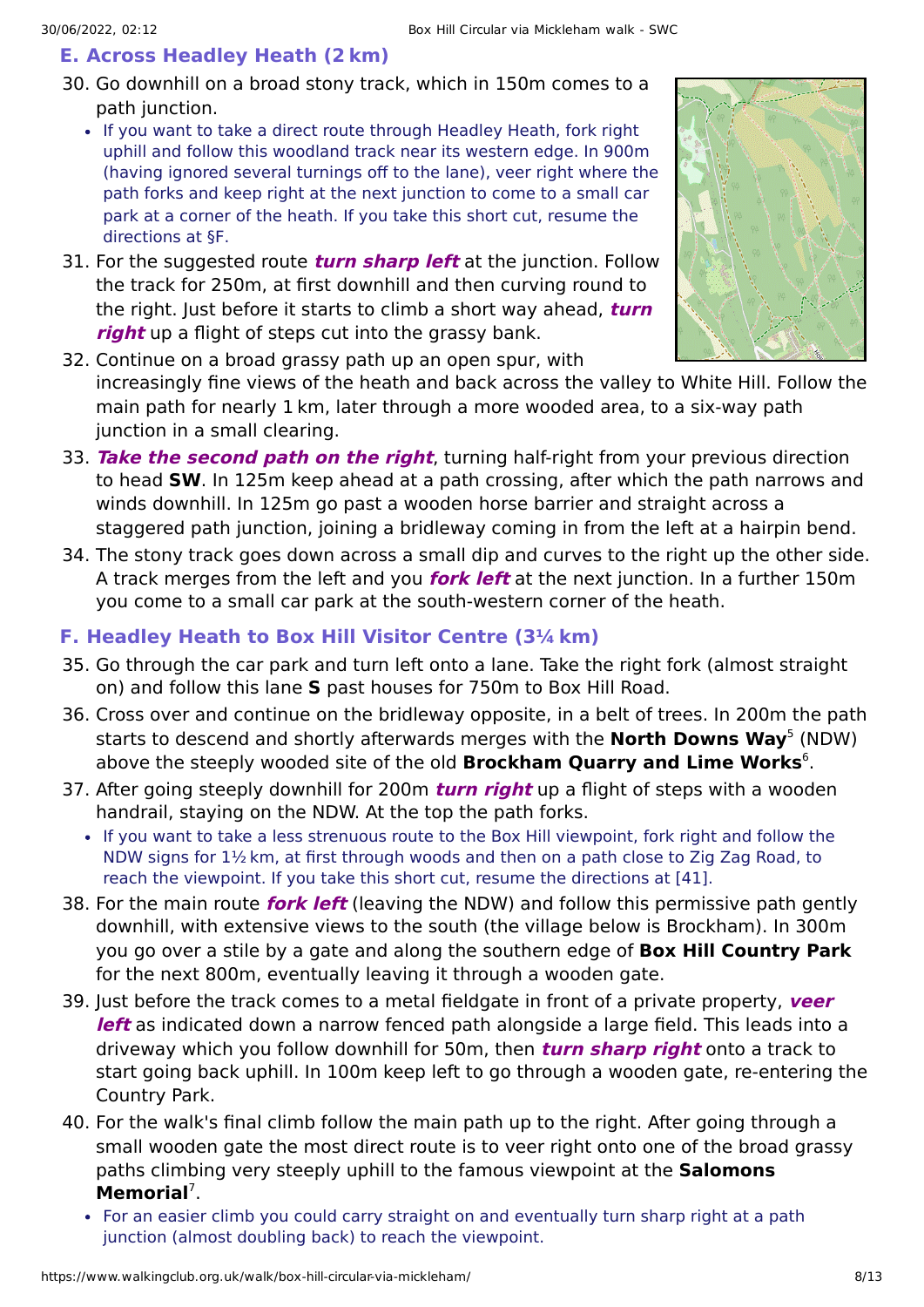<span id="page-8-1"></span>41. Turn left onto the tarmac path behind the viewpoint, which curves round to the right and goes alongside Zig Zag Road to reach a large picnic area in front of a couple of buildings. The **NT Café** is at the back of the Gift Shop in the first building, with a **Servery** for light refreshments in the second.

Complete the directions at [§K](#page-10-0), or [\[59](#page-9-0)] in [§J](#page-9-1) if you want to switch to the alternative ending via Burford Meadow.

#### <span id="page-8-0"></span>**G. [The Gallops to Box Hill Country Park](javascript:son_showdetails(7);) (1¼ km)**

- 42. For the **Short Walks turn right** to head **SW** along The Gallops. In 300m keep to the left of a clump of trees, where there is an "Archaeology on Mickleham Downs" information panel. Just before the end of the open area, **fork left** onto a grassy path into the trees.
- 43. Follow this winding path for 250m, still heading roughly **SW**. 25m after passing a prominent beech tree, **keep left** at a little triangle of paths to end up on a broad path heading **SE**. This soon turns right and comes out into the open, with a fine view across the valley to Juniper Top in the main part of Box Hill Country Park. You are now following the route of Walk 1–49 (in reverse).
- 44. Continue on the path, heading **SW** down **White Hill**. In 150m it bends left and goes steeply down a long flight of steps. At the bottom Headley Lane is popular with speedy cyclists as well as cars so **take care as you cross it**.



- 45. Go through Whitehill car park onto a track into **Box Hill Country Park**. In 30m there is a fieldgate on the left and a choice of routes. If you are doing Short Walk 2 (via Broadwood's Tower), go to [§I](#page-9-2).
- **H. [The Country Park to the Visitor Centre](javascript:son_showdetails(8);) via Juniper Top (3 km)**
- 46. **Fork left** off the main track, going through a wooden side gate. Go uphill on this path, which soon opens out into a broad grassy area with increasingly fine views behind you as you climb.
- 47. Where the grassy path levels out at the top, keep right. In the top right-hand corner go through a wooden side gate next to a fieldgate onto a track. Follow the main track **S** for 800m, ignoring several turnings to the left.
- 48. The track eventually comes to a Y-junction, with a blue-topped bridleway post on the right. **Fork left**, then in 25m **turn left** at a path crossing onto the bridleway coming up from Juniper Bottom, joining the NT's Happy Valley Walk.
- 49. The bridleway gradually curves round to the right. In 300m there is a boundary fence on the left and the path eventually comes out onto a lane (Zig Zag Road), with a **Smith & Western** restaurant ahead. Cross the road and **turn right** onto the roadside path.
- 50. Although you could simply follow this path to the viewpoint, the suggested route is to **turn left** after 150m, at a footpath signpost by the 30mph road signs. Follow the short path through the trees and turn right at a T-junction onto the waymarked **North Downs Way**<sup>[5](#page-11-4)</sup> (NDW), parallel to the road again. The path soon goes through a gate onto an open stretch of downland, with a fine view to the left.
- 51. Once again you could simply stay on this path, but the suggested route is to **veer left** after 75m onto a grassy path slanting down the hillside (where another link path comes in from the right, and 50m before the NDW goes back into the trees through another gate).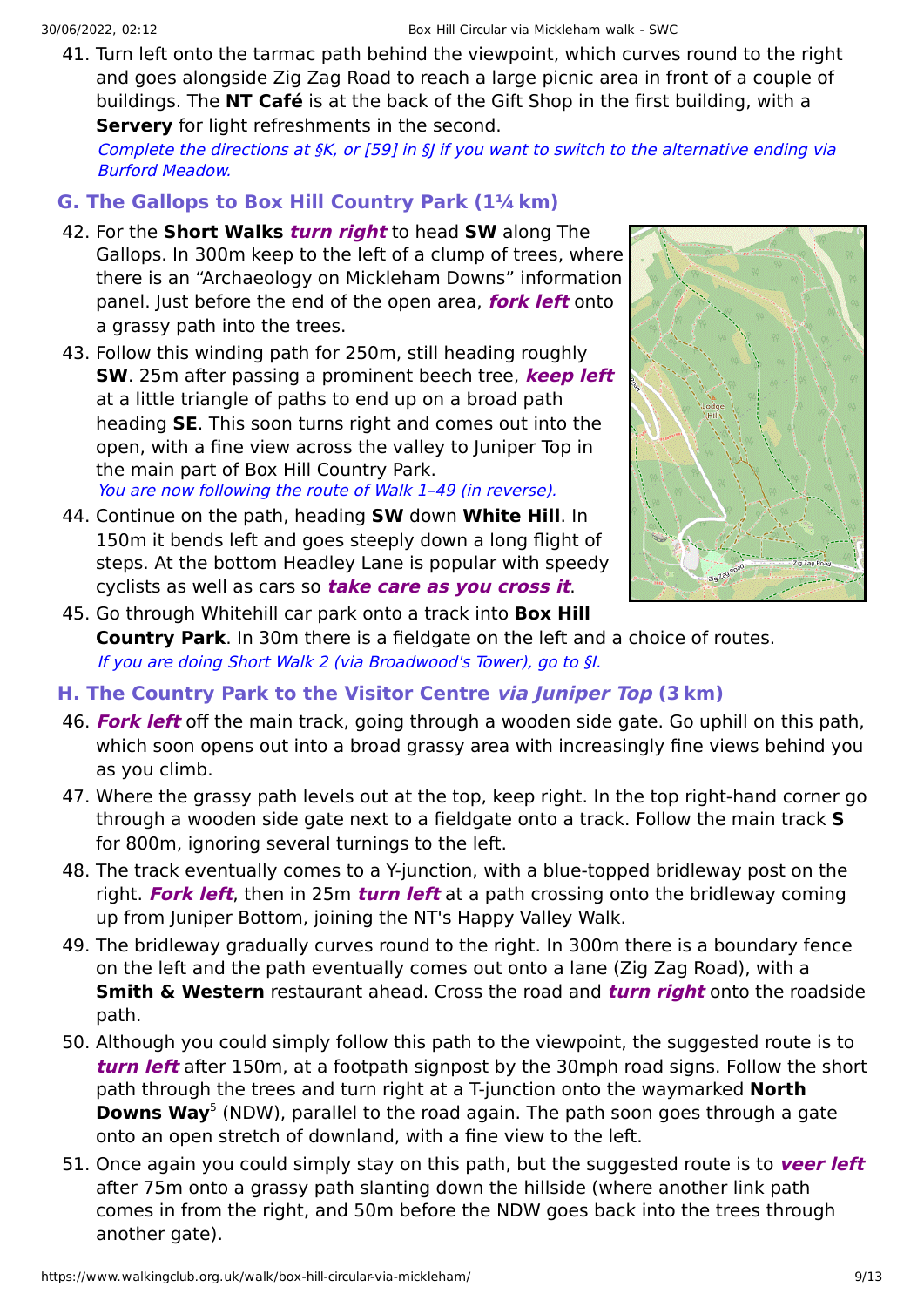- 52. The path merges with a chalky path and levels out. In around 200m it goes through a gate in the tree boundary ahead, merges with the NDW from the right and comes to the famous viewpoint at the **Salomons Memorial**<sup>[7](#page-11-6)</sup>.
- 53. Turn left onto the tarmac path behind the viewpoint, which curves round to the right and goes alongside Zig Zag Road to reach a large picnic area in front of a couple of buildings. The **NT Café** is at the back of the Gift Shop in the first building, with a **Servery** for light refreshments in the second.

Complete the directions at [§K](#page-10-0), or [\[59](#page-9-0)] in §| if you want to switch to the alternative ending via Burford Meadow.

- <span id="page-9-2"></span>**I. [The Country Park to the Visitor Centre](javascript:son_showdetails(9);) via Broadwood's Tower (2 km)**
- 54. Ignore the path up to the left and continue on the main track, along Juniper Bottom. In 250m it goes through a gate into a more open area. **Veer right** onto a chalky path climbing steeply up the open hillside, with a flight of steps cut into the grassy bank for part of the way.
- 55. At the top go through a gate into woodland. After a short final climb **turn right** at a Tjunction and follow the path round to the left. Immediately after a path joins from the right, **fork right** at a Y-junction. In 100m you come to a circular brick folly, **Broadwood's Tower<sup>[8](#page-11-7)</sup>.**
- 56. Turn left at the tower to go gently uphill on a track, heading **SE**. Soon there are views on the right across a valley to the Burford Spur. Stay on this woodland track for 1 km, gradually curving to the right to head **S**.
- 57. As you approach an open space (Donkey Green) follow the track round to the right to pass it on your left. Skirt around or cut through the NT car park and cross a lane (Zig Zag Road) to reach a large picnic area in front of a couple of buildings. The **NT Café** is at the back of the Gift Shop in the left-hand building, with a **Servery** for light refreshments in the other.

### <span id="page-9-1"></span>**J. [The Visitor Centre to Box Hill & Westhumble Station](javascript:son_showdetails([10, 12, 13, 14]);) via Burford Meadow (2¼ km)**

If you are switching endings and have already been to the Salomons Memorial you could take the alternative route in [\[59](#page-9-0)].

#### **58. Main route**

- a. Turn right out of the buildings and take the tarmac path heading **SE** alongside Zig Zag Road to reach the famous viewpoint at the **Salomons Memorial**<sup>[7](#page-11-6)</sup>.
- b. Go down a few steps beside the memorial and turn right onto a path, joining the **North Downs Way**<sup>[5](#page-11-4)</sup> (NDW). In 150m go through a gate, where another footpath merges from the left.
- c. In 50m go through another gate at the top of long flight of steps (the continuation of the main route), with another path branching off to the right.
	- If you want to switch to the Burford Spur ending **fork right** onto the side path, leaving the NDW. In 200m ignore a path on the right leading back to the Visitor Centre. Shortly after passing a headstone for **Major Peter Labellière**<sup>[9](#page-11-8)</sup> keep ahead where a path joins from the right and resume the directions at [[67\]](#page-10-1) in [§K](#page-10-0).
- <span id="page-9-0"></span>**59. Alternative route**

a. Take the path from the left-hand end of the NT Café towards **Swiss Cottage**<sup>[10](#page-11-9)</sup>. Turn right in front of its entrance onto a woodland path heading **W**.

b. In 125m **turn sharp left** at a T-junction and follow the chalky path gently downhill for 200m to meet the NDW at the top of a long flight of steps.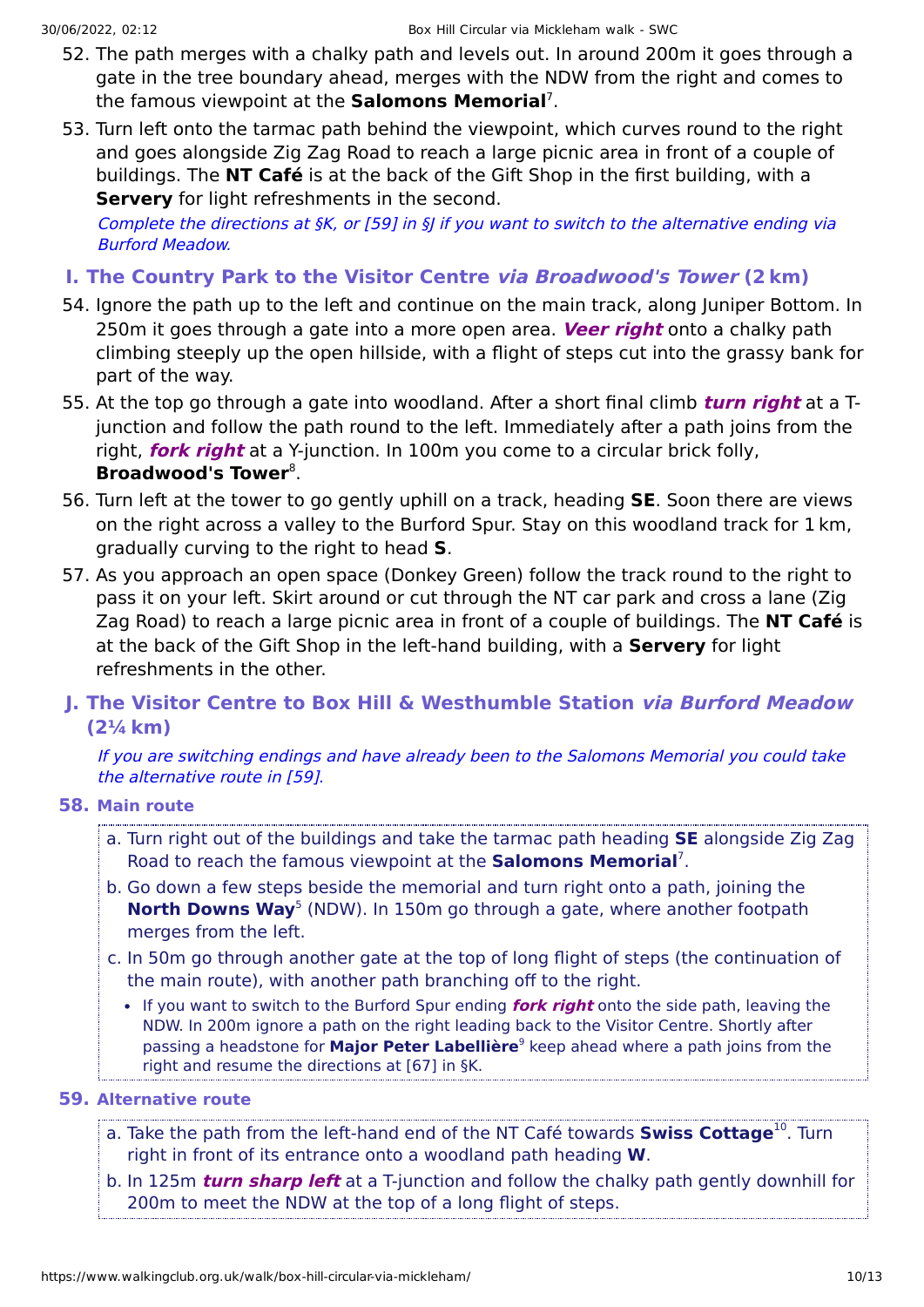- 60. Follow the NDW all the way down the wooded hillside, on several long flights of steps. At the bottom the path forks and a concrete waymarker offers a choice of Stepping Stones (left) and Footbridge (right).
- 61. The onward route continues from the other side of the footbridge but the suggested route is to *fork left* to see the famous Stepping Stones<sup>[11](#page-11-10)</sup>. When you reach the river you can decide whether to risk crossing it there; at some times it is simply not possible.
- 62. Whether you have braved the stones or not, **turn right** (leaving the NDW) and follow the river downstream for 150m to reach the footbridge. If you have not already done so, cross the river and turn right; otherwise simply carry on past the bridge.
- 63. The route continues on a permissive path through **Burford Meadow**, following the course of the tree-lined river as it curves left below the steeply wooded hillside of **The Whites**. At the far end go up a small bank onto a footway in front of the A24.
- 64. Unless you want to detour to **Ryka's Café** (250m off to the right, in the large public car park beyond the roundabout and hotel car park) go down a subway ramp and under this busy main road. On the other side go up the ramp on the left to a road junction and **turn right** into Westhumble Street.
- 65. You soon reach the **Stepping Stones** pub on the left, a convenient refreshment stop. The station is a further 300m along this narrow street, but there is a pavement or a footway on one side or the other. Before the road rises to cross the railway bridge, bear left into the station car park. Cross the station footbridge to Platform 1 for trains to London.

### <span id="page-10-0"></span>**K. [The Visitor Centre to Box Hill & Westhumble Station](javascript:son_showdetails(11);) via the Burford Spur (1¾ km)**

- 66. Go around the side of the Servery and cut through a small car park to the old **Box Hill** Fort<sup>[12](#page-11-11)</sup>. Continue past its right-hand side and veer left through an opening in the stone wall. Go over the grass rampart onto a short path through the belt of trees ahead and **turn right** at a T-junction.
- <span id="page-10-1"></span>67. Follow the chalky path along the top of the steeply wooded hillside of **The Whites**, with a fine view across the 'Mole Gap'. In the valley is the large expanse of Denbies Vineyard, with the village of Westhumble to its right and the wooded Ranmore Common beyond.
- 68. After going through a wooden fieldgate the downland opens up and the descent becomes steeper. The most direct route down the **Burford Spur** is to keep left, aiming to come out onto Old London Road not too far from the prominent roundabout on the A24.
	- For a less precipitous descent you could carry straight on and then double back to meet the road a little further along.
- 69. Unless you want to visit **Ryka's Café** (in the large public car park across the road) **turn left**, passing the **Burford Bridge Hotel**. After crossing the **River Mole** on a footway alongside the A24 go down a subway ramp and under this busy main road. On the other side go up the ramp on the left to a road junction and **turn right** into Westhumble Street.
- 70. You soon reach the **Stepping Stones** pub on the left, a convenient refreshment stop. The station is a further 300m along this narrow street, but there is a pavement or a footway on one side or the other. Before the road rises to cross the railway bridge, bear left into the station car park. Cross the station footbridge to Platform 1 for trains to London.